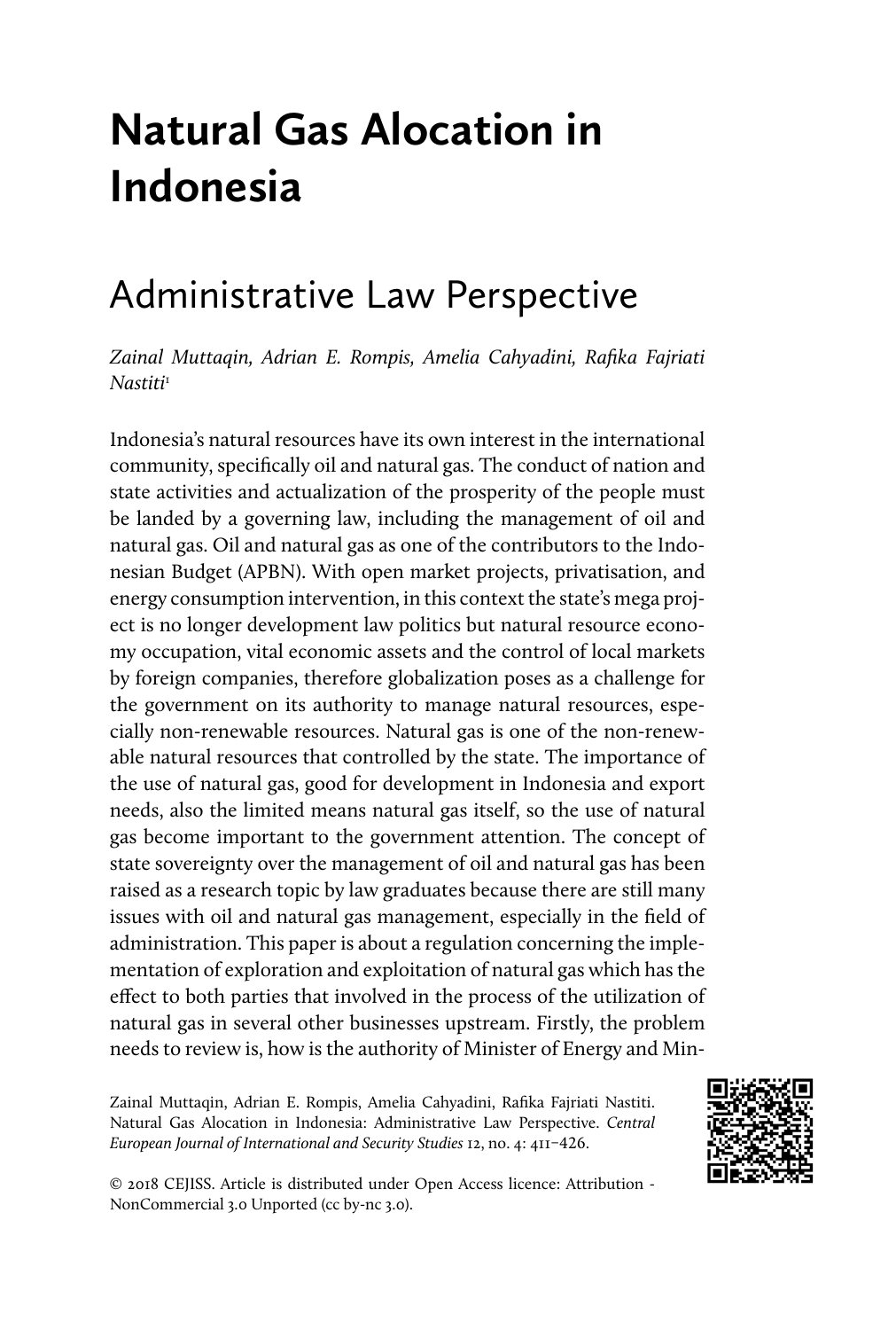eral Resources in terms of re-allocation gas based on sovereignty country as stated in the Article 33 paragraph (3) of The 1945 Constitution of the Republic of Indonesia? Secondly, how the regulations of natural gas reallocation in Indonesia associated with the legal certainty?

*CEJISS* 

*4/2018* 

*Keywords: sovereignty of the Republic of Indonesia, natural resources, natural gas allocation, natural gas price settlement, Article 33 of the 1945 Constitution*

Natural gas in Indonesia has an important role in the export sector. Indonesia has export approximately 26,229.9 tons throughout 2008 to 2015 with FOB value approximately 15,601 million US Dollars per year to several countries such as Japan, China, South Korea, Australia, Singapore, Hongkong and many more. <sup>1,2</sup>. Furthermore, natural gas has an important meaning in contributing to the country income although most of the country income since the tax reform in 1983 is coming from the taxation sector.

Natural gas is one of the non-renewable natural resources which is important for foreign exchange producer in the export sector and country income, also play an important role in human activities that is its very useful in various sectors, such as a source of energy and raw materials industries, are used for refinery industry, fertilizer, petrochemical, and other.<sup>2,4,5,6</sup>.

Non-renewable natural resources strategic contained in Indonesia national wealth is controlled by the state, that the wealth of nation used for prosperity all the people of Indonesia. 7 This is in line with the policy of national economic system of Republic Indonesia was set out in article 33 of The 1945 Constitution of the Republic of Indonesia in essence that economy developed as mutual effort based on the principle of family; the branches of the production of what is important for the state and who gained control of the life of the people are controlled by the states; the earth and water and the natural resources contained in it are controlled by the states and used for prosperity all the people of Indonesia; national economy is implemented based on economic democracy with the principles of community, efficiency system, sustainable, environmentally sound, independence, and by keeping the balance progress and national economic unity.

Based on that, the authority determines the allocation and utilization of natural gas in Indonesia is on the government, in this case,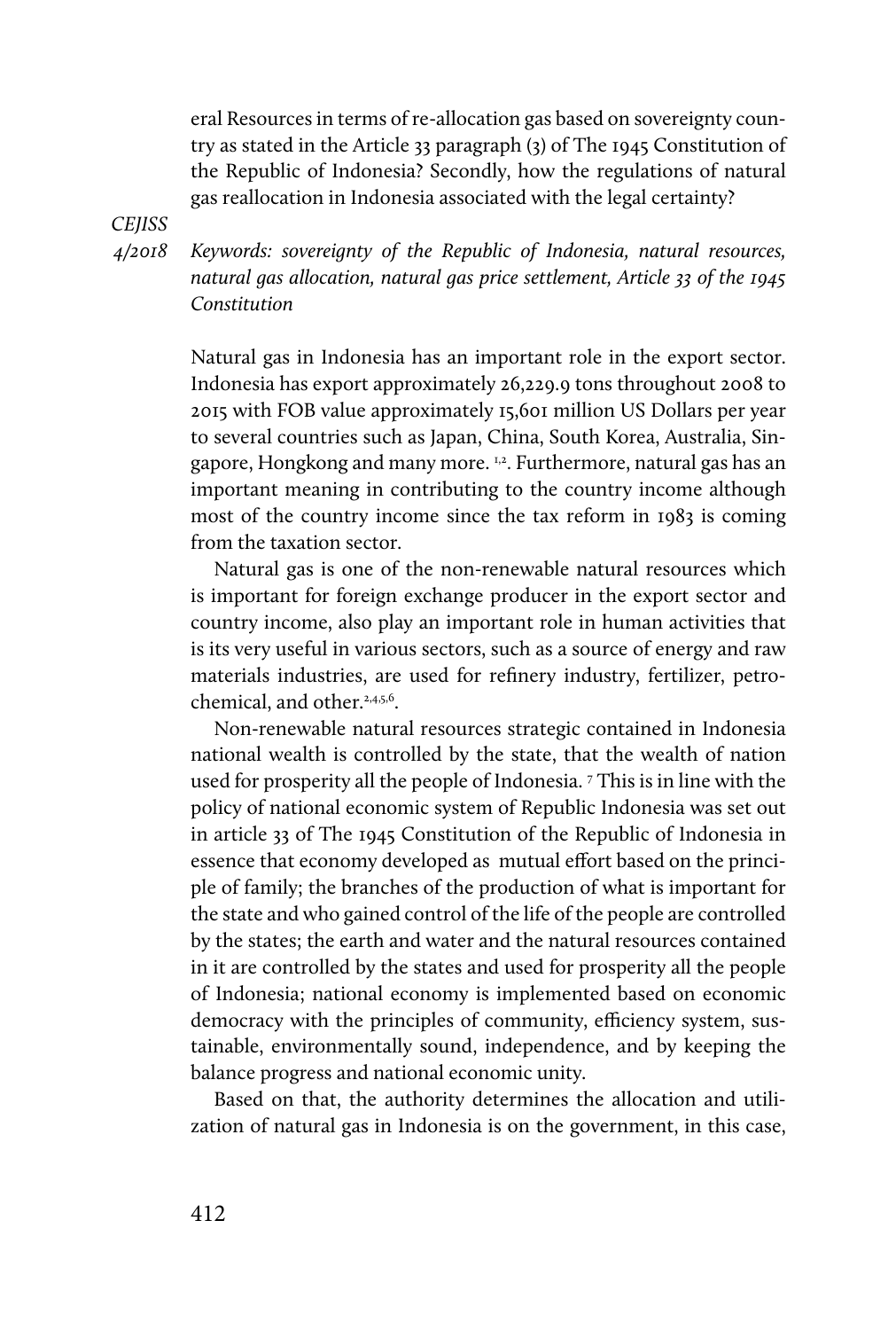Minister of Energy and Mineral Resources of the Republic of Indonesia as the proxy of mining. 8,9. Allocation gas is taken to ensure the number of the given volume of natural gas to meet the needs of domestic and export in a certain period of time. 10 The allocation of natural gas is a problem that not only relating to the control of a country against non-renewable natural resources in Indonesia, it is also concerned with the economic aspect, in this case, is an attraction for investor to cultivate natural gas in Indonesia since the country and State-owned Enterprise of Indonesia has limited in terms of funds and technology.

The importance of the use of natural gas, good for development in Indonesia and export needs, also the limited means natural gas itself, so the use of natural gas become important to the government attention. Until now the country still faces the available capital, the quality of human resources, and technology to manage the natural gas. This makes Indonesia needs foreign capital partnership participation in the utilization of natural resources. Hence, the Indonesian government should able to provide a legal instrument in order to protect the interest of the state and the people, also able to guarantee any legal certainty, so that it can be attracted the interest of the company foreign capital to established a partnership. Laws and regulations supporting business insurance is one factor that would influence foreign capital investment.

In practice, natural gas resource utilization in the field of business upstream still faced several problems in regard to the number of requests and need unusually high proportional to the number of gas production, infrastructure, and the costs production with paying ability, until problems on allocation natural gas.<sup>11</sup> In this paper, writers will discuss the problems of natural gas allocation in several other businesses upstream, particularly in term of the natural gas reallocation from the perspective of a law the administrations of Indonesia.

Legal perspective of state administrative been a set of regulations as the basics act or what the government to provide opportunities for the company either foreign capital investment and investment of home affair to conduct exploration and exploitation of Indonesian natural resources. As mentioned above regulations changed had influenced by the authorization or power transition from the government itself. The regulations changes that are also by understanding based the interest of the situation and the interest of country with elaboration on the base in the country.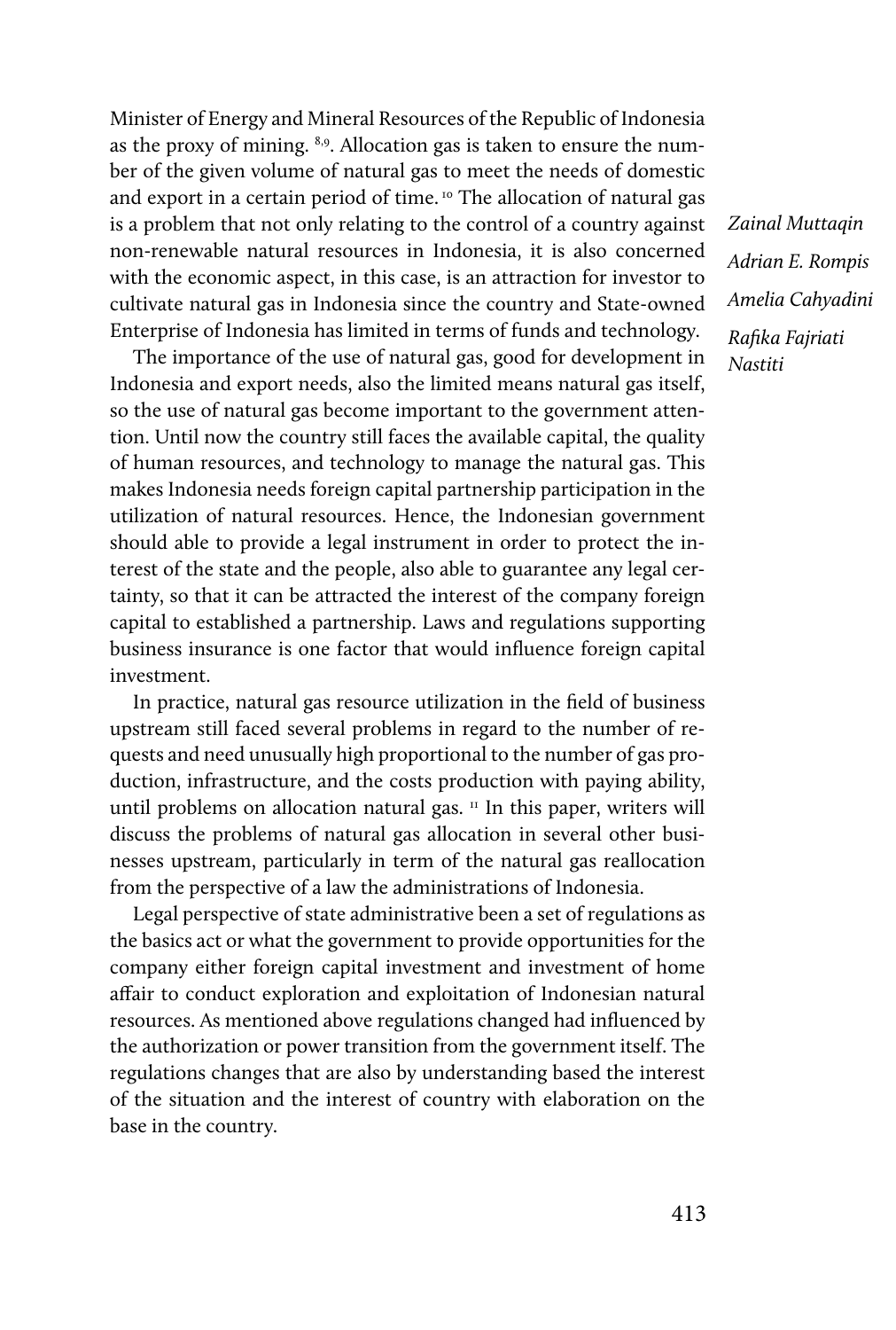A case that will be discussed in this writing is as an object research that is one case related re-allocation of natural gas on local business activities upstream was the case between PT. Parna against Minister of Energy and Natural Resources of Indonesia, PT. Perusahaan Gas Negara and Husky-CNOOC Madura limited (HCML). The case up till now is still processed in Judicial State Administrative Jakarta Indonesia and International Chamber of Commerce in Singapore. 12 PT. Parna is a natural gas buyer and HCML as the natural gas seller have both agreed to trade natural gas on Gas Sales Agreement (GSA) 1 October 2007.

Based on GSA, PT Parna Raya receives the allocation and utilization of the natural gas field of BD WK Madura Strait. $c^{13}$  Then on 16 September 2011, GSA experienced amendments and has been agreed by PT. Parna Raya with HCML because there was an increase in the price of natural gas from USD 4,2/MMBTU to USD 5,2/MMBTU. Then on 26 February 2014, HCML sent a letter regarding the adjustment prices and explanation for adjustment gas prices produced from the field of BD WK Madura Strait containing about adjustment gas prices produced from USD 5,2/MMBTU to USD 7,2/MMBTU, who do not have been approved by PT. Parna Raya.

Satuan Kerja Khusus Migas(SKK Migas) has made efforts to reach an agreement between HCML with PT. Parna Raya, but has not yet reached an agreement. HCML submit a request to The Ministry of Energy and Mineral Resources of the Republic of Indonesia to determine re-allocation natural gas field. On the request of Minister of Energy and Mineral Resources of the Republic of Indonesia issues a MEM.M on 2 June, 2017 number 4465/13/MEM.M/2017 about re-allocation gas contains agreed to changes natural allocation which was originally for PT. Parna Raya as much as 40 (forty) MMSCFD becoming to PT. PGN (Persero) Tbk early 20 (twenty) MMSCFD to 60 (sixty) MMSCFD. The letter has created problems for PT. Parna Raya.

Based on the above, the direction of this writing is about a regulation concerning the implementation of exploration and exploitation of natural gas which has the effect to both parties that involved in the process of the utilization of natural gas in several other businesses upstream. Firstly, the problem needs to review is, how is the authority of Minister of Energy and Mineral Resources in terms of re-allocation gas based on sovereignty country as stated in the Article 33 paragraph (3) of The 1945 Constitution of the Republic of Indonesia? Secondly, how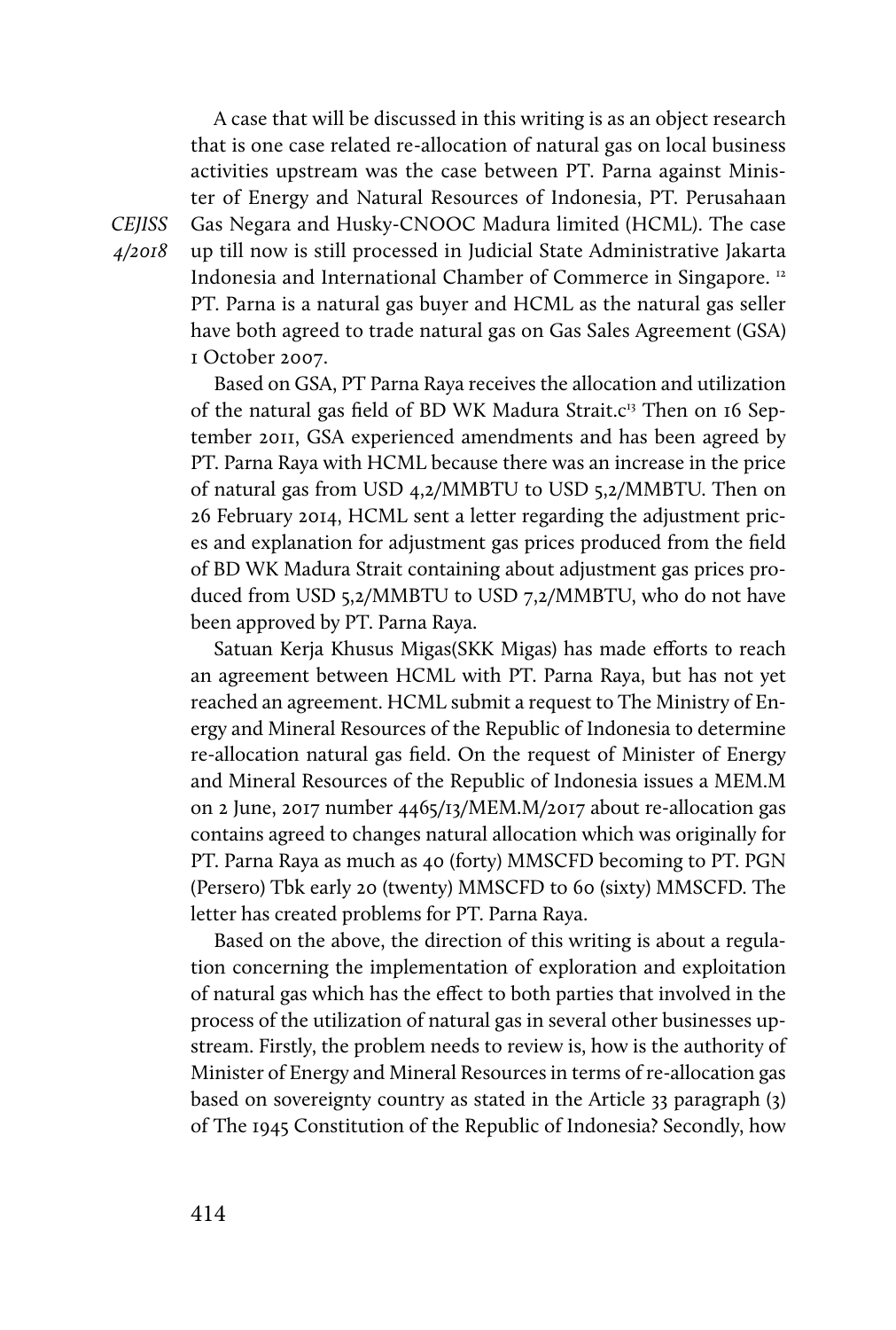the regulations of natural gas reallocation in Indonesia associated with the legal certainty?

#### **Research Methods**

Research Specification that is used is descriptive analytical, research by doing check to the fact that in terms of the management of non-renewable natural resources, especially natural gas there are still several problems one of them is problems on legal certainty allocations and re-allocations of natural gas. It is important to examined considering make a difference is interest foreign investor to cultivate natural gas considering there are still the limited time and technology in the country. In this research, the writer uses the method of juridical normative, which is a research emphasis on theory and the results of the study literature.

The research was done by the writer covering research literature, namely law research done by the study of literature or secondary data. Data collection technique which used in this research is a study of literature, namely research of secondary data that deals with the authority the government of Indonesia to the management of natural gas and regulations on the allocation and re-allocation of natural gas in Indonesia.

## **Results And Discussion**

#### *Legislation that provides the authority of the government*

The Constitution of The Republic of Indonesia asserted that Indonesia is a law state. 14 As a law state, Indonesia has the characteristics of independent reflected in the application of law through the concept or a pattern, that has been adjusted on Pancasila, either as a basis of the state or as a source of all sources of law. Law for some scholar and jurist often placed as a security for order in society,<sup>15</sup> either on daily interaction and their activity as a citizen in conjunction with state or government legitimate. In addition to order, law also placed as surety for the law subject certainty in the form of norms or rules who brought up or giving guidance to them in doing intercommunication also becoming a guidance to lead them in putting their rights and duties as a citizen, so that in the end is a security for being justice in size has been the norm and or violation of rules mentioned above.<sup>16</sup>

The policy of national economic system of Republic Indonesia was set out in article 33 of The 1945 Constitution of the Republic

*Natural Gas Alocation in Indonesia*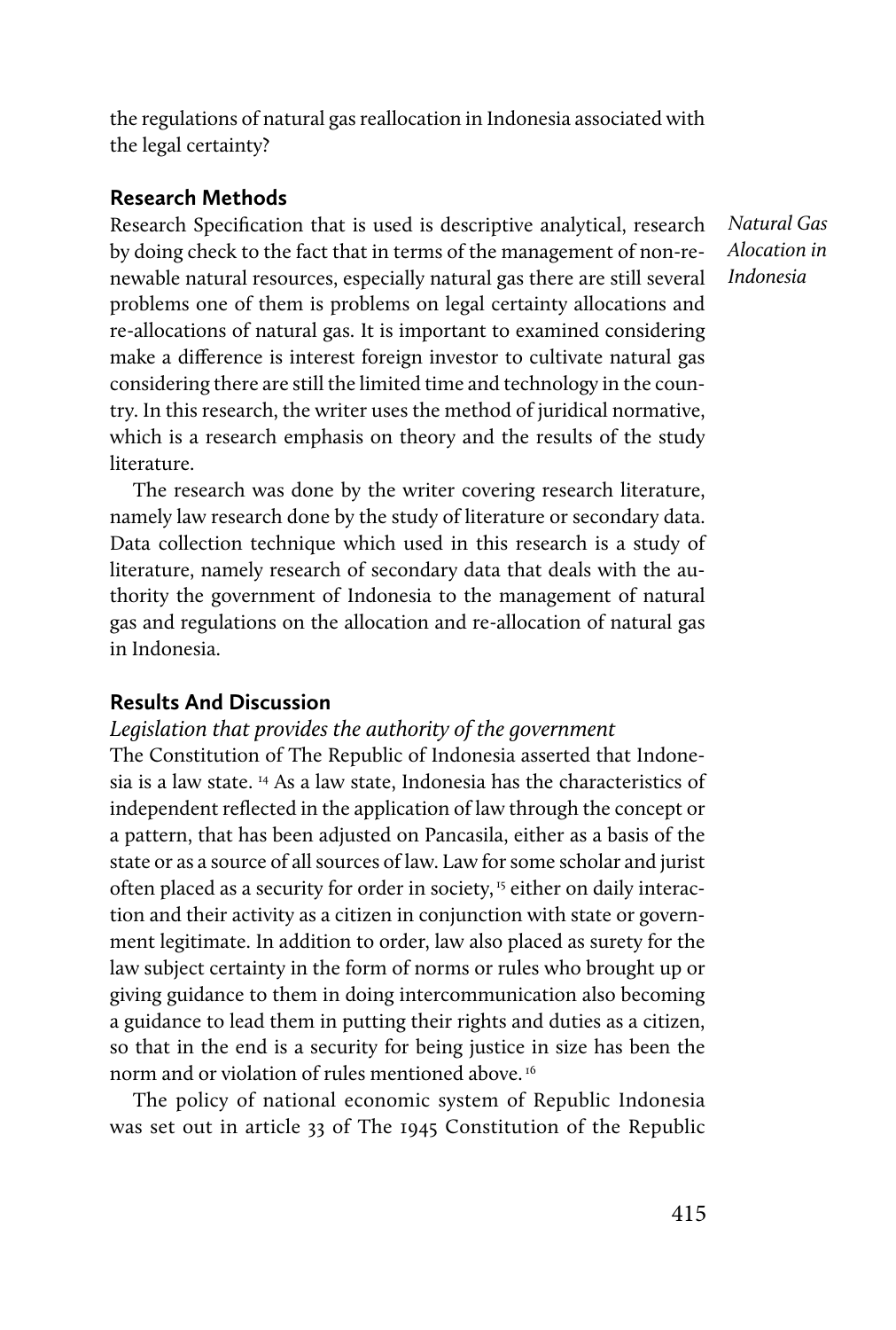of Indonesia in essence that economy developed as mutual effort based on the principle of family; the branches of the production of what is important for the state and who gained control of the life of the people are controlled by the states; the earth and water and the natural resources contained in it are controlled by the states and used for prosperity all the people of Indonesia; national economy is implemented based on economic democracy with the principles of community, efficiency system, sustainable, environmentally sound, independence, and by keeping the balance progress and national economic unity.

Meaning contained in Article 33 paragraph 3 of The 1945 Constitution of the Republic of Indonesia is realised through consideration of decisions the Constitutional Court number 001-021-022/PUU-I/2003 about testing Law number 20 years 2002 about electricity, who in consideration of law, the Constitutional Court gave the discussion regarding the position of the state sovereignty to the source of the wealth of the country.<sup>17</sup>

In consideration of the Constitutional Court, the meaning is controlled by the state was the people collectively that construed by The 1945 Constitution of the Republic of Indonesia gives a mandate to government to run and make function of policy determination (*belied*) and function in the management (*bestuursdaad*), regulatory function (*regelendaad*), management function (*beheersdaad*), and supervisory function (*toezichthoudensdaad*) which is aimed with intent for prosperity all the people of Indonesia. 18 The most of important things that must be considered in terms of the primary function of the arrangement by the state (*regelendaad*) affirmed in the consideration of the Constitutional Court be through the use of under the authority of the legislation by both parliament with governments, and regulation determination by the government (executive), so that clear the relationship between house of representative with the government, is to run legislation function namely, together to determine the law. 19 While the primary function pertaining to mastery to the wealth of the country as intended in Article 33 paragraph (3) The 1945 Constitution of the Republic of Indonesia, as the determination of policy (*beleid*) and the action of the management (*bestuursdaad*) and the act of management (*beheersdaad*) and implement action in order supervision (*toezichthoudensdaad*) overall it is the job of the government. 20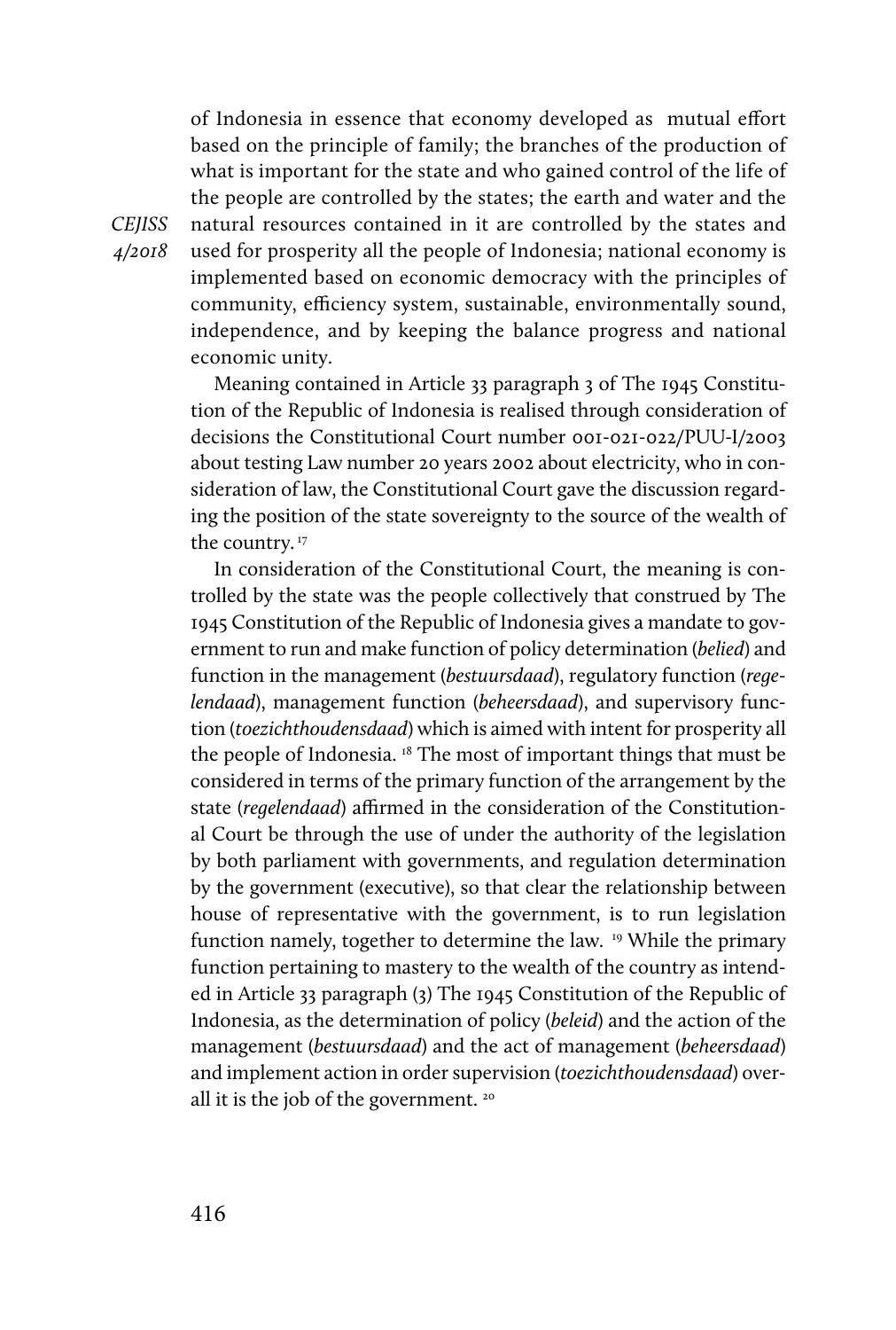# *Implementation of the constitutional court on act number 22 the year 2001 about oil and natural gas*

The presidential decree in 1959 restore The 1945 Constitution of the Republic of Indonesia, put article 33 as a philosophy of the formation law related to the earth, water and natural resources in it as being controlled by the state. Pertaining to a philosophy of article 33 of The 1945 Constitution of the Republic of Indonesia, and the is meaning of mastery of the country upon "earth, water, and natural resources in it…". The right to control giving authority to the state to regulate the allocation, the use of, supply and maintenance of; set and determine legal relation between peoples with the "earth, water, and natural resources….etc"; set and determine the regulation between peoples and the "earth, water, and natural resources….etc." The right of control set functions the state to withdraw the natural resources in it.

Oil and natural gas are a Non-renewable natural resources strategic are in the control of the country as well as are most the vital control life of the many and have an important role in the national economy so that must be able to be maximally efficiency confer prosperity and social wealth. Oil and natural gas business activities have an important role in providing added value in a tangible manner to the national economic growth that rises and sustainable. The implementation of activities of oil and natural gas business as regulated in the Law of Oil and Natural Gas evenly economic society-based, integration, benefits, justice, a balance, even distribution, prosperity together, security, safety, and legal certainty and environmentally sound.

Business activities upstream oil and natural gas include exploration and exploitation. <sup>21</sup> Business activities upstream until now implemented through the contract, as in accordance with the terms on the Law of Oil and Natural Gas. The corporation contract which existing in Law of Oil and Natural Gas load that the ownership of natural resources in the government to the submission and control operations management is at the executive body, in this matter is SKK Migas. Meanwhile, capital and risks entirely are borne by business entities who perform the contract with the government.<sup>22</sup>

In terms of the management of natural resources oil and the earth that is within the territory of Indonesia is in their mastery of the state and is organized by the government to make the country the company exploration activities and exploitation or as holders of mining. Based on it is known that he said the government had legitimacy to exercise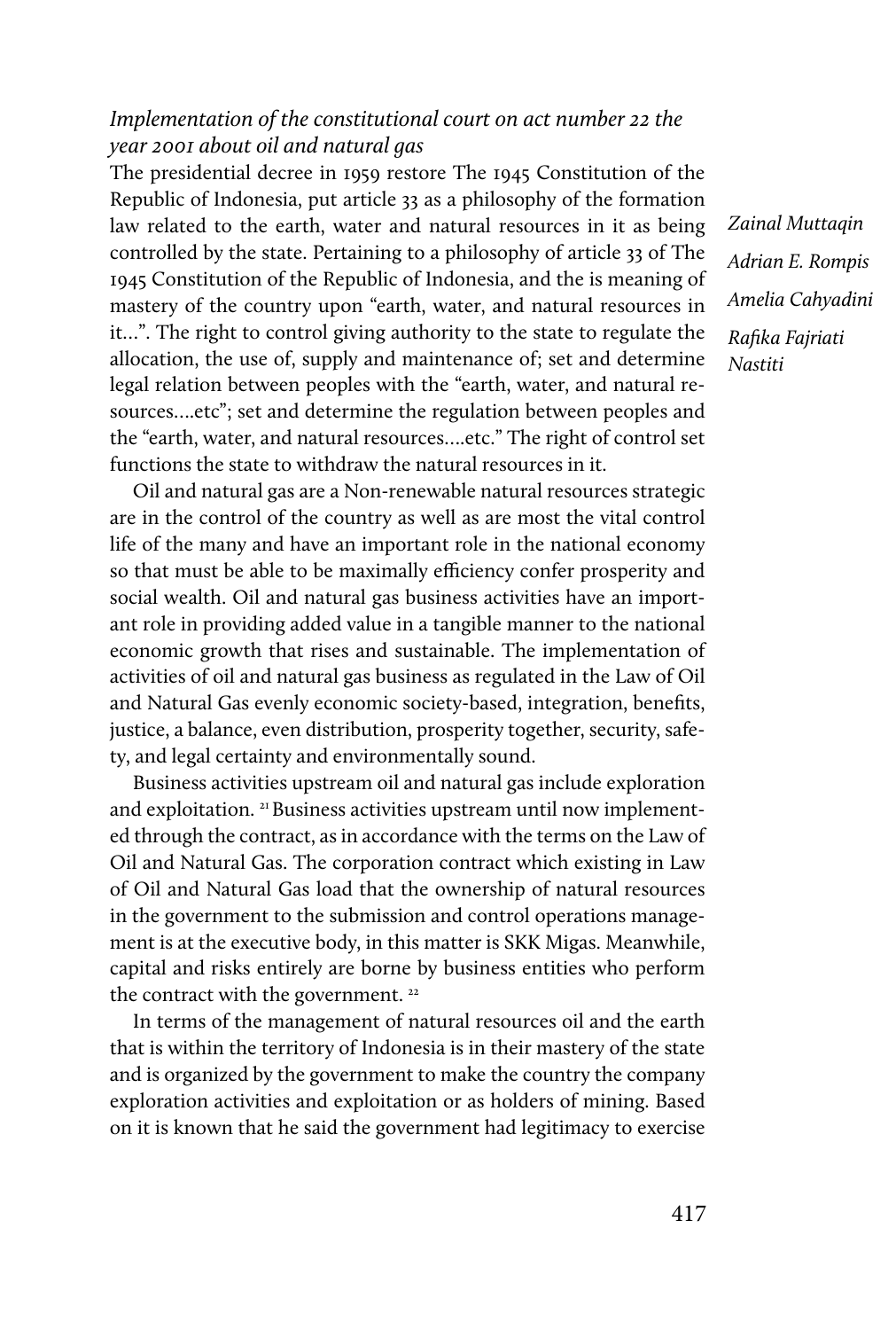Function of policy determination (*belied*) and function in the management (*bestuursdaad*), regulatory function (*regelendaad*), management function (*beheersdaad*), and supervisory function (*toezichthoudensdaad*) in the event that the management of Non-renewable natural resources strategic, in writing this is especially natural gas, who is aimed addressed with a view for the prosperity all of the people. The Legitimacy is authority given by The 1945 Constitution of the Republic of Indonesia.

The authority of the government is considered as a skill for carrying out the laws positive so that it can be created the legal relationship between the government and its citizens. 23 The authority is defined as power agencies and/or official government or the other countries to act in the law public.<sup>24</sup> Theoretically, ways to earn authority can be distinguished to the attribution, delegates, and a mandate. Providing authority to agencies and/or official government by The 1945 Constitution of the Republic of Indonesia or law called the attribution.<sup>25</sup> To the agency and/or officials governance which had been received the authority of through the attribution, the responsibility of the authority on agency and/or officials governance concerned. The authority of the attribution cannot be delegated, except set in The 1945 Constitution of the Republic of Indonesia and/or Law. This is reflected in regulation that regulations regarding the authority of Minister Energy and Mineral Resources in exploration and exploitation.

Based on the authority, the government (President and Minister of Energy and Mineral Resources) as the holder of the authority of mines forming the executive body, who has the tasks of controlling of business activities upstream of in the field of oil and natural gas. 26 The executive body that is referred to is a unit special working the executor of the upstream oil and natural gas business.

#### *The regulation of natural fas allocation for legal certainty*

The allocation of natural gas regulated in the Minister of Energy and Mineral Resources Regulation as mandated by Law of Oil and Natural Gas.<sup>27</sup> As a management function (beheersdaad) should be conducted as an instrument institutional, namely the government use the capability over natural resources for optimal public welfare, can be seen that Minister of Energy and Mineral Resources has an obligation to provide guidance to the activities of upstream, which includes the government business in the field of business activities upstream and of policy deter-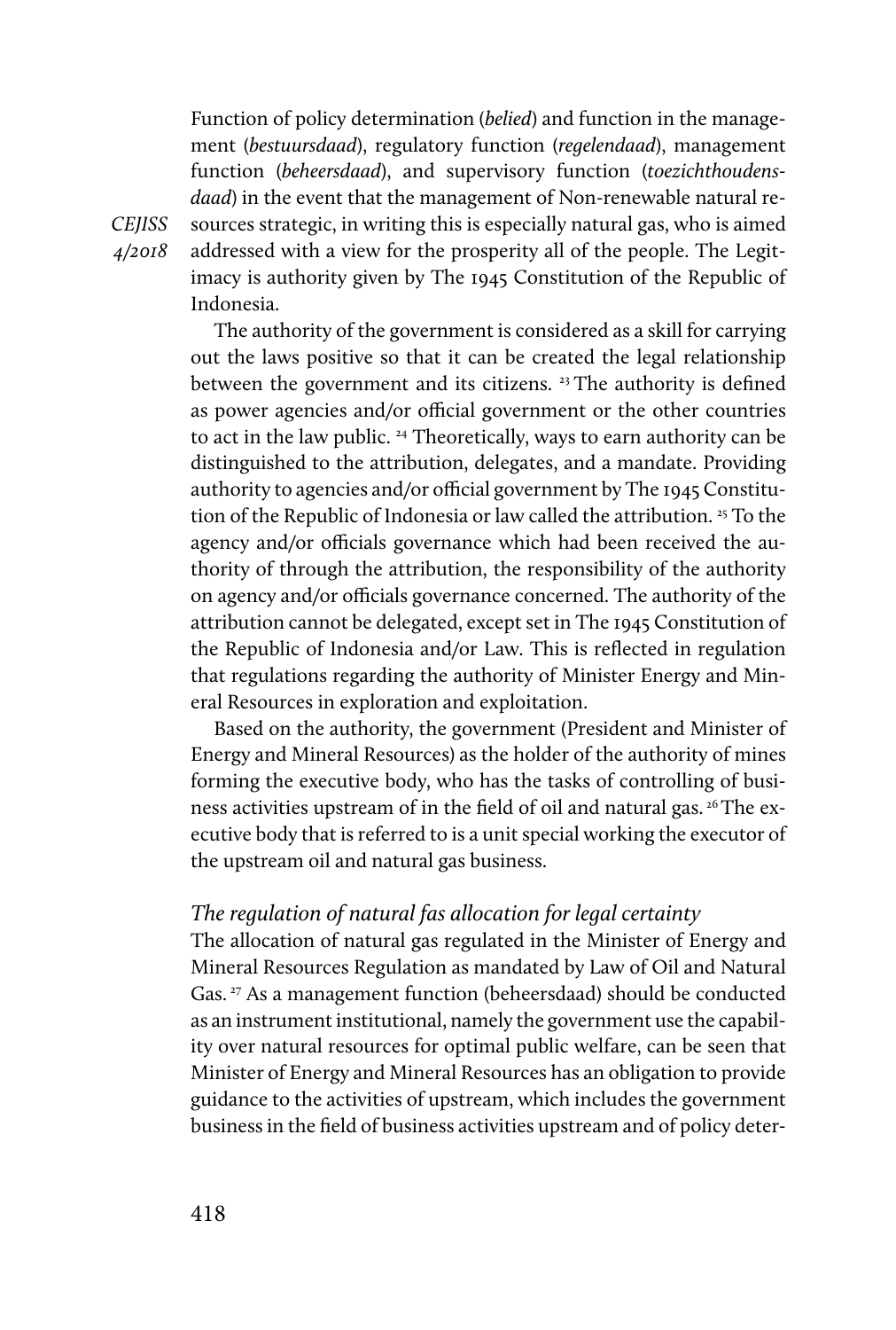mination the activities upstream business.<sup>28</sup> Of policy determination done should be based on reserve and potential resources oil and natural gas owned, production capacity, fuel requirements oil and natural gas domestic, technology mastery, the aspect of environmental and the environmental conservation, the national, and development policy.<sup>29</sup>

The function of the management (bestuurdaad) own is embodied in the implementation of administrative matters in the field of business activity providing an upstream involving planning, in regards to licensing, the basis of an agreement, and recommendations. In addition, supervision function (toezichthoudensdaad) be in the form of the supervision activity that done Minister of Energy and Mineral Resources for the work and implementation of business activities upstream to devoutly the provisions of and regulations. <sup>30</sup> Implementation and control business activity upstream done through the contract between a company or form the permanent business, in this case, HCML with executive body, which in this case is SKK Migas.31 Authorities to supervise and control over contracts is SKK Migas, through the control the management and implementation of the cooperation contract. 32

About the allocation policies for natural gas, it is of authority from Minister Energy and Mineral Resources, aimed at to ensure efficiency and effectiveness the availability of natural gas as fuel, raw materials, or other purposes to meet the needs of within the state-oriented to benefit natural gas. 33 The allocation policies were based on energy policy national and through taking into account the public interest; interests of a country; the balance sheets natural gas Indonesia; reserve and opportunities gas market the earth; infrastructure available and who in planning according to a plan parent tissue transmission and distribution national natural gas; and/or economies of the field from oil and natural gas reserves to be allocated. 34

In the case of above, HCML as a seller of natural gas has done termination trading contracts gas between HCML with PT Parna Raya on April 10, 2017, and applying to change the field gas BD Madura to Minister of Energy and Mineral Resources.<sup>35</sup> A request for the allocation of natural gas can be requested both by a contractor and by a potential buyer natural gas to The Minister of Energy and Mineral Resources through the Director-General and the Director-General would ask for consideration from SKK Migas at the request a potential buyer natural gas. 36

*Natural Gas Alocation in Indonesia*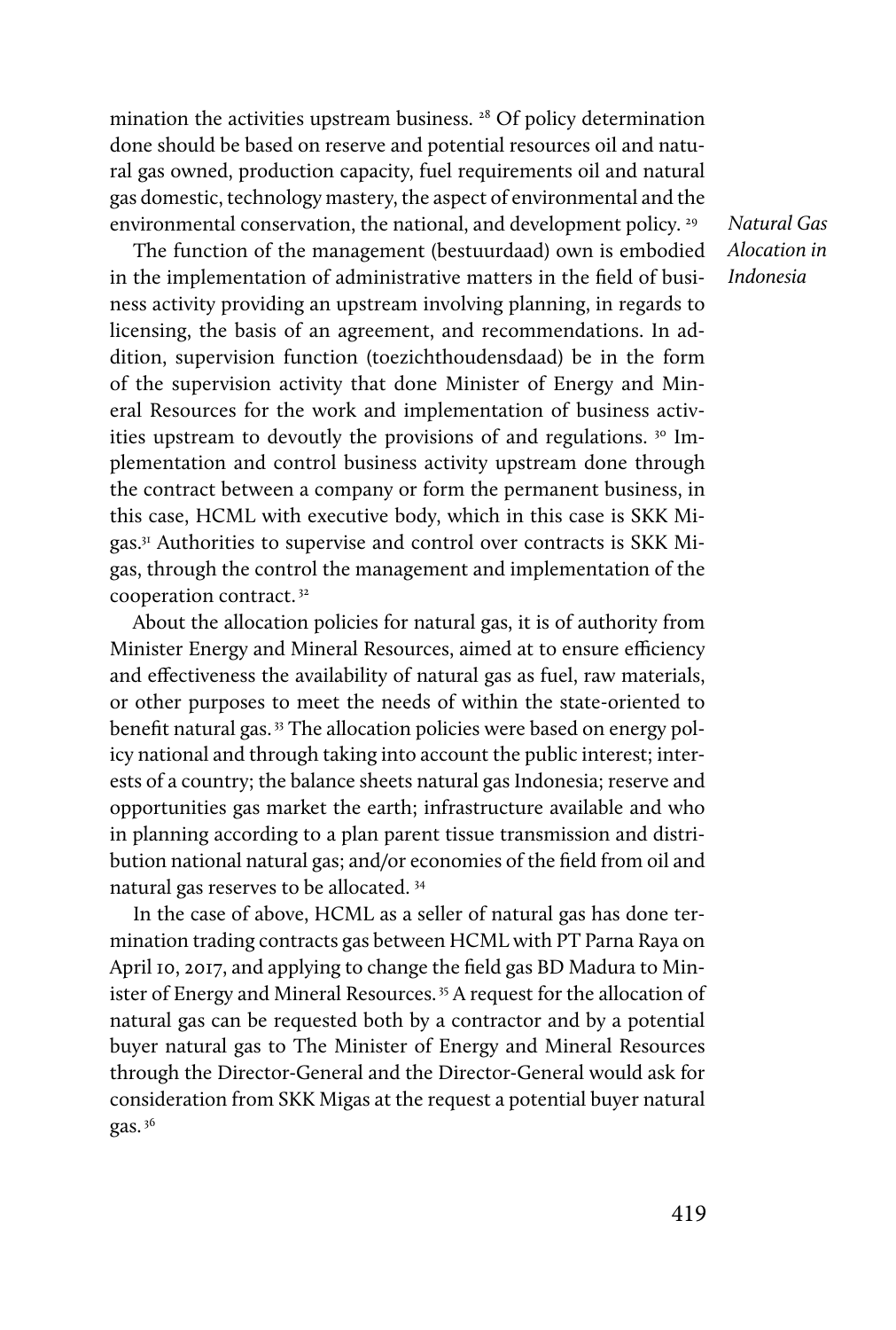A request for the allocation of natural gas both submitted by contractors and buyers assessed by the Director-General set by coordinate with other relevant agencies, one of them is SKK Migas.<sup>37</sup> Minister of Energy and Mineral Resources also received petition letter to re-allocation from HCML and recommendations from BPMIGAS (currently SKK Migas) about the proposal re-allocation to natural gas in the field BD KKKS HCML.<sup>38</sup> The head of SKK Migas provides consideration seen a reasonable principle of business which it is perfect, openness, justice, and accountability.<sup>39</sup> The Director-General would consider based on the balance natural gas Indonesia; provisions allocation determination natural gas to the needs of domestic; status and the ability of natural gas buyers; type and capacity facilities the distribution and/ or natural gas use will, and, and was attached or established. <sup>40</sup>

Next, The Minister of Energy and Mineral Resources will set out or may reject the application for the determination of allocations natural gas. 41 In this case, after obtaining the consideration as in accordance with the Minister of Energy and Mineral Resources Regulation number 16 year 2016 then Minister of Energy and Mineral Resources issued a letter of Minister of Energy and Mineral Resources dated 2 June 2017 number 4465/13/MEM.M/2017 about re-allocation gas contains agreed to changes natural allocation which was originally for PT. Parna Raya as much as 40 (forty) MMSCFD becoming to PT. PGN (Persero) Tbk early 20 (twenty) MMSCFD to 60 (sixty) MMSCFD. If PT. Parna Raya committed to absorbing the gas from WK Madura Strait, SKK Migas can supply other sources of gas. SKK Migas and HCML, SKK Migas and HCML, adapt over the gas had been granted before, and then SKK Migas asked to pass on the report on the implementation of the agreement letters re-allocation of gas to the Minister of Energy and Mineral Resources c.q. The Director-General of Oil and Natural Gas, Minister of Energy and Mineral Resources has issued a letter is because there is the allocation of natural gas from contractors in this matter is HCML.

Minister of Energy and Mineral Resources issuing of the letter implement guidance covering of policy determination on the oil and natural gas business based on its reserve and the potential of oil resources and natural gas owned, production capacity, fuel requirements oil and natural gas inland, command of new technology, the aspect of environmental and the preservation of the environment, the ability national, and development policy, as stated in article 39 the Act of Oil and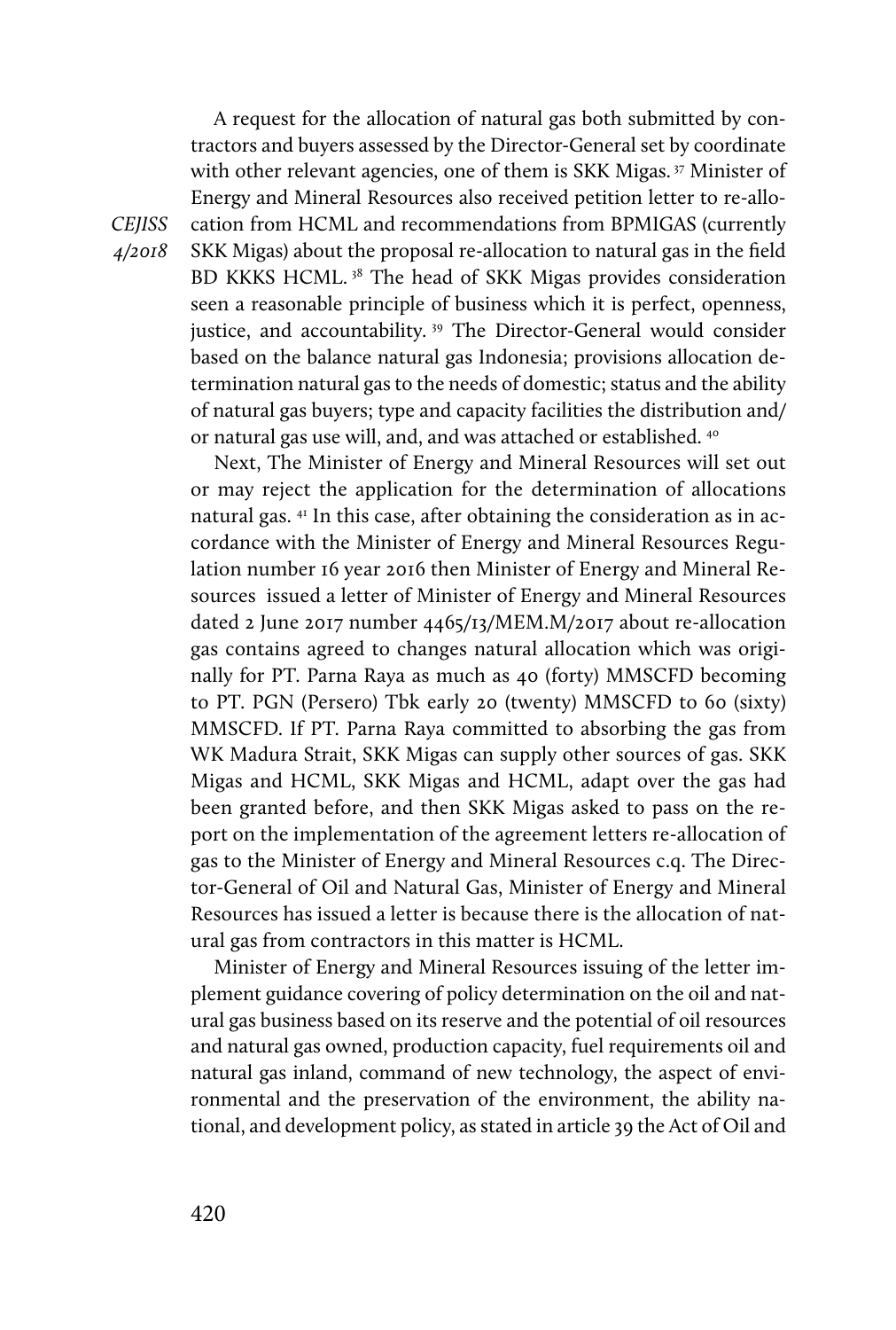Natural Gas. Minister of Energy and Mineral Resources set a policy of the utilization of natural gas from the reserve natural gas with make an effort for domestic demand were met optimally by considering the interests of the public, interests of a country, and a national energy policy of as well as the technical aspects of which includes its reserve and natural gas market opportunities. 42

In its consideration, Minister of Energy and Mineral Resources agreed with the re-allocation of gas after taking into account the situation that hcml is under final preparation commissioning and the testing upstream facility where is no longer process can delay startup upstream facilities. 43 Authorities have given the opportunity to PT. Parna Raya to immediately confirm the gas field, but there is unpreparedness from Raya to receive gas, can be seen from the request from PT. Parna Raya to HCML to permit the and the use of a right of gas pipeline channelling way. Meanwhile, the results of progress project upstream HCML has reached 100 % in April 2017 and on the other hand, PGN is ready to absorb gas marked by the exercise of commissioning since may 2017 and agreed to receive gas field bd of 60 MMSCFD.

If the government does not agree with proposals did re-allocation so was predicted to create the problems and potential harm the state, including gas supply for industrial gas users in the East Java is cannot be met and will affect mapping demand and the fulfilment of gas supply in the East Java that had been developed the government so that can affect national energy security. 44 If not done the re-allocations gas which was formerly supposed to can be commercialized to produce income for the state of being have to be in a flaring (burned gases) which also to get to the environmental damage. Infrastructure in upstream and downstream cannot be used optimally when not done the re-allocation. In addition, if not done a re-allocation, there is a potential loss of income can be frankly bad for the country per day as much as USD\$ 13,140 along with total loss as much as USD\$ 617,512,000.

The readiness of the parties, in terms of either to capital, infrastructure humans resources and so on, in the utilization of Non-renewable natural resources strategic become a very important thing to continue to do the exploration and the exploitation. For reasons mentioned above, The Minister of Energy and Mineral Resources agree to natural gas re-allocation so that a project to develop the field of BD will be immediately so that project among the various relevant parties kind of economy of the field of BD can be defended. A letter from The Minis-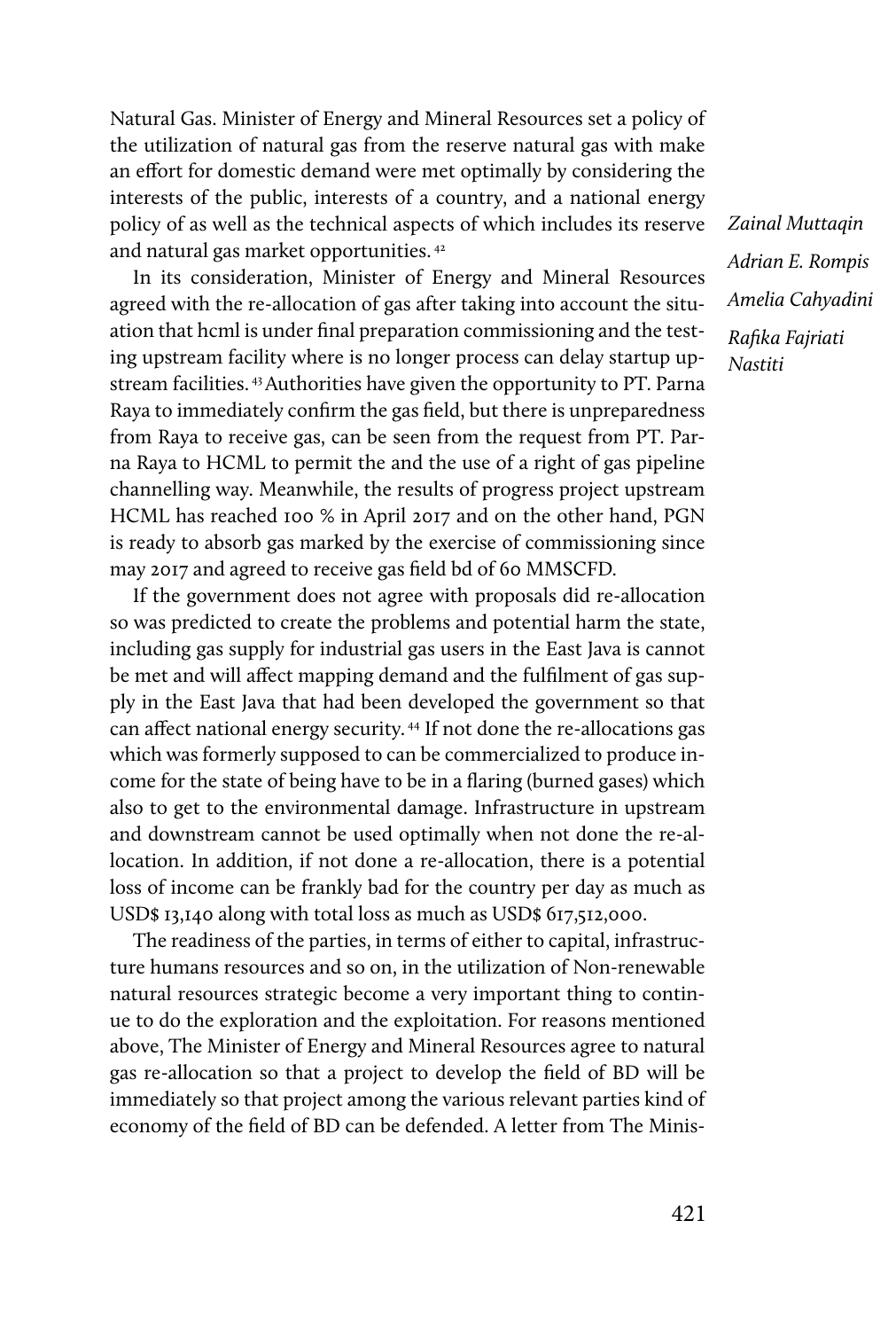ter of Energy of Mineral Resources number 4465 will be expected to be the solution to problems arising.

Legal certainty is one element that should appear for the sake of the law. Certainty in the law intended that every a norm law must be able to be formulated by the words of in it not containing and therefore caused diverse interpretations. 45 Legal certainty could also mean it can be determined by law in concrete things. 46 Law had the task of creating certainty a law because aims to establish the order in the community. Law without value certainty will lose significance because they were can be used as guidelines behaviour for everyone. 47

A letter from The Minister of Energy and Mineral Resources number 4465 is the perfect solution for the matter will rise to and it is not revoked or remove allocation gas PT. Parna Raya for in terms of pt parna raya remains committed to absorbing allocation gas, they will be sent the opportunity to get allocations from other sources.

Approval re-allocation of natural gas to be distinguished with the cancellation of the determination of the allocations natural gas as a form of administration sanction contained in the minister energy and mineral resources number 6 the year 2016. Minister of Energy and Mineral Resources can provide administration sanction to contractor or buyer of natural gas who did not follow the rule in the manner determined in the approval of the biggest allocated and the utilization of natural gas. The cancellation can be given after the twice reprimand written. 48 After the reprimanded written, but the contractor or the buyer of natural gas still not fix or meet the stipulated terms, the Director-General can propose to Minister of Energy and Mineral Sources to repeal allocation and utilization of natural gas. 49 In terms of the Director-General proposed to Minister of Energy and Mineral Resources to repeal the allocation of natural gas, the Director-General warned SKK Migas to find for a potential natural gas buyer.<sup>50</sup> Next, Minister of Energy and Mineral Resources published the determination of the repeal of the allocation of natural gas and at the same time decide on the allocation of natural gas to the new natural gas buyer, and then followed up bye SKK Migas to redistribute distribution and/or delivery of natural gas.<sup>51</sup>

Meanwhile, provisions on allocations and re-allocation of natural gas were on equal terms. Need to be the attention is that the allocation of natural gas is an agreement which had been included in an agreement between contractor for buyers of natural gas which a thing is the domain of a private law. Minister of Energy and Mineral Resources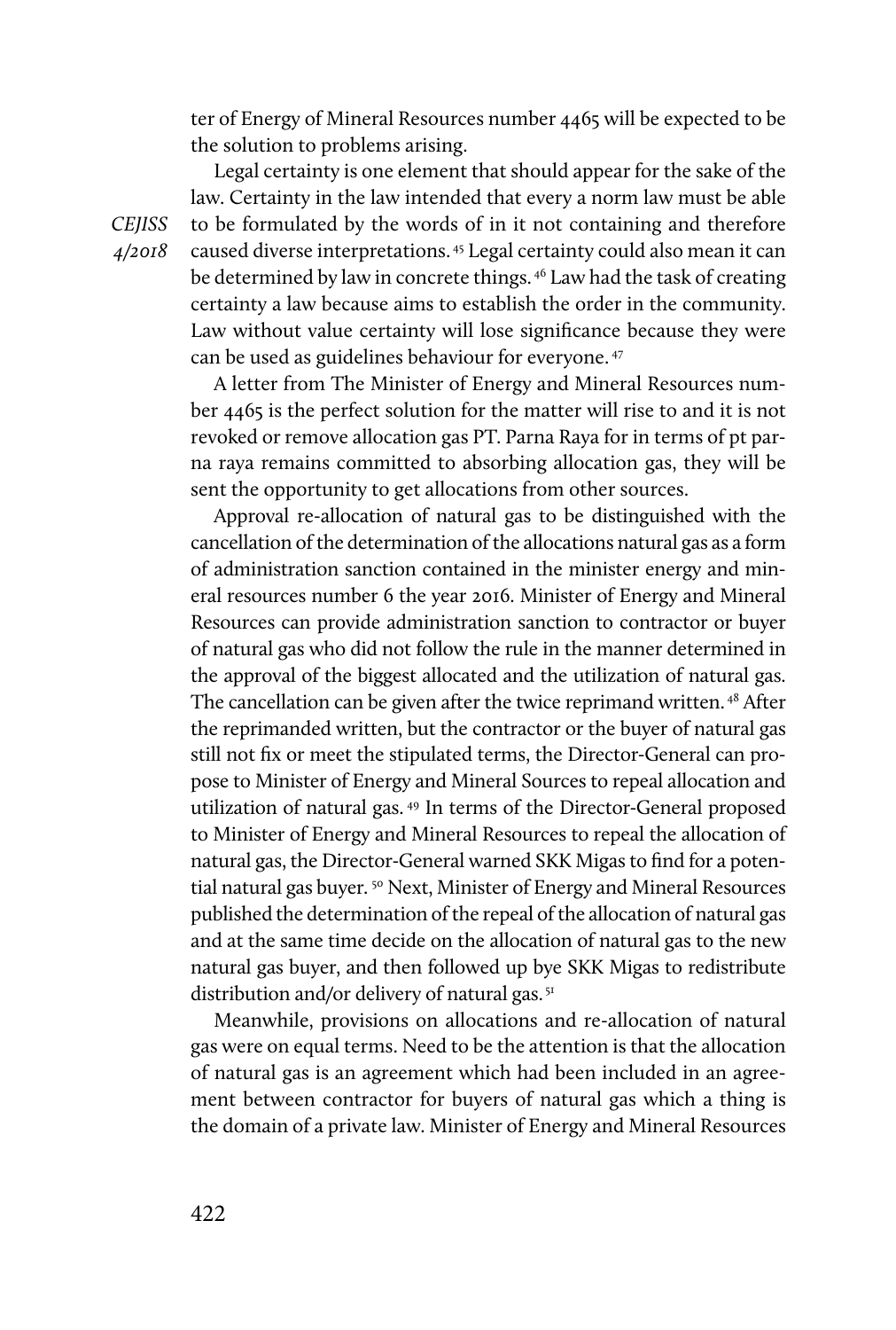has the authority to approve the allocation and give the allocation of natural gas previously filed by contracting or buyers of natural gas who are considered and recommendations from the Director-general and SKK Migas. So, for the regulation of natural gas allocation in Minister of Energy and Mineral Resources regulations number 6 the year 2016 has quite definitely set and provide legal certainty for the venture or permanent business form.

*Natural Gas Alocation in Indonesia*

# **Conclusion**

From the above, so it can be concluded that The Minister of Energy and Mineral Resources in terms of re-allocation of gas based on sovereignty as stipulated in Article 33 paragraph (3) of The 1945 Constitution of the Republic of Indonesia is the authority the attribution, namely implement of function of policy determination (belied), function in the management (bestuursdaad), regulatory function (regelendaad), management function (beheersdaad), and supervisory function (toezichthoudensdaad) in terms of management the natural gas resources. The regulation of re-allocation of natural gas accordance with the Minister of Energy and Mineral Resources Regulation number 6 the year 2016 has upheld the principle of legal certainty.

# **Notes**

- 1 Badan Pusat Statistik. https://www.bps.go.id/statictable/2014/09/08/1013/ ekspor-gas-menurut-negara-tujuan-utama-2000-2015.html (accessed 11 April 2018)
- 2 Alfiandri (2017), 'X Strategic Resources, Use Of Performance Measurement System And Hospital Performance In West Of Indonesia,' *Journal of Administrative and Business Studies* 3(1), p. 26-37.
- 3 Sampe L. Purba (2016), "Talking Points Gas Indonesia", https://www. slideshare.net/pwypindonesia/talking-points-gas-indonesia (accessed 01 September 2018) and on general explainationf of Act Number 22 year 2011 about Oil and Natural Gas.
- 4 C Sutthipornphalangkoon (2016), 'A Study On The Relationship Between Company Characteristics, Demography Of Engineers And Their Perception Of The AEC And Its Environment Influencing The Decision To Develop Their Foreign Language Skills, In Bang Poo Industrial Area, Samuthprakarn, Thailand,' *International Journal of Humanities, Arts and Social Sciences* 2(1), p. 13-27.
- 5 Kunnu W (2016), 'Foreign Tourists' Satisfaction Towards Selecting The Accommodation Service (Hostel) In Bangkok,' *International Journal of Humanities, Arts and Social Sciences* 2(1), p. 40-44.
- 6 Hiransomboon K (2017), 'Using Convenience Store Service Of Foreign Backpacker Tourists In Bangkok, **Thailand.***International Jorunal of Business and Economic Affairs 2*(1), p. 1-7.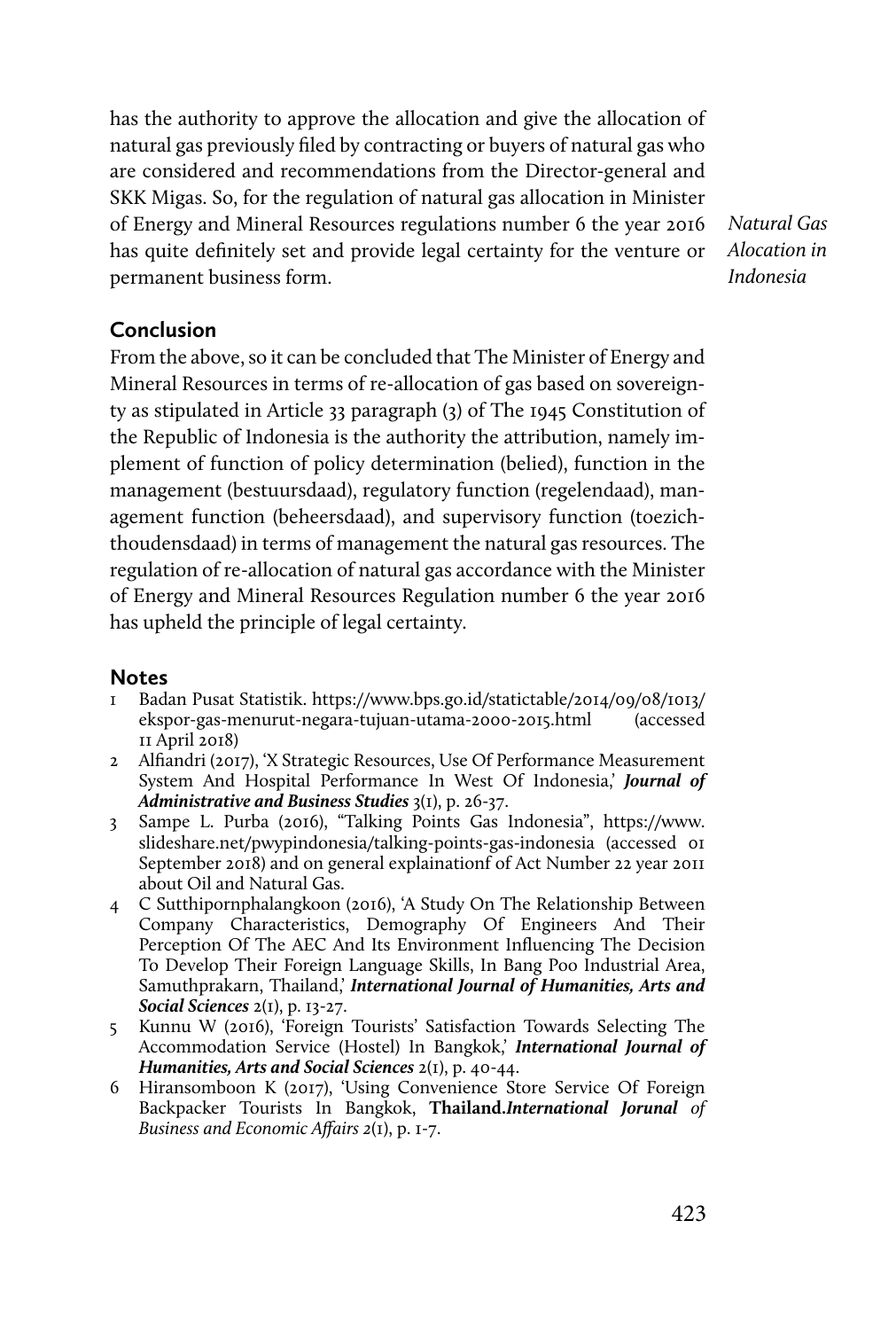- 7 Act Number 22 year 2011 about Oil and Natural Gas, art 4 paras (1) and explaination
- 8 Minister of Energy and Mineral Resources Regulation Number 6 Year 2016 about The rules and procedures of determining the allocation and the utilization of natural gas and prices, art 2 paras (2). jo. Act Number 22 year 2001 about Oil and Natural Gas, art 4 paras (2)

*CEJISS* 

*4/2018* 

- Piyachat B (2017), 'The Relationships Among Resources' Commitment Reverse Logistics Innovation Reverse Logistics Performance And Reverse Logistics Cost Savings: Manufacturing Vs Service Industry,' *Journal of Administrative and Business Studies* 3(3), p. 122-135.
- 10 Minister of Energy and Mineral Resources Regulation number 6 year 2016 about The rules and procedures of determining the allocation and the utilization of natural gas and prices, art 1 number 8.
- 11 Sampe L. Purba, "Talking Points Gas Indonesia", https://www.slideshare. net/pwypindonesia/talking-points-gas-indonesia, accessed on 01-09-2018 and on general explainationf of Act Number 22 year 2011 about Oil and Natural Gas.
- 12 Administrative Court Verdict Number 181/G/2017/PTUN-JKT on 21 February 2018 and State Administration High Court Verdict Number 136/B/2018/PT.TUN.JKT on 19 July 2018.
- 13 Minister of Energy and Mineral Resources Verdict Number 7142/12/ MEM.M/2008 on 19 Desember 2008 about The approval of the price of natural gas between HCML and PT. Parna Raya.
- 14 The 1945 Constitution of the Republic of Indonesia, art 1 paras (3).
- 15 Utrecht (1957), *Pengantar Dalam Hukum Indonesia*, Jakarta : Ichtiar, 1957, p. 9
- 16 Compare with the statenebts from Apeldoorn, stating that : " Is certainly does not mean that, the rule of law we have to investigate, does he according to to it depend on a consciousness or legal awareness of the people, to find out whether he really the rule of law". On Apeldoorn (1954), *Pengantar Ilmu Hukum*, Jakarta : Noorfdhoff-Kolff N.V., p. 62
- 17 Judicial review proposed by APHI stand for Asosiasi Penasihat Hukum dan Hak Asasi Manusia Indonesia (Indonesian: Indonesian Lawyers and Human Rights Defenders Association); PBHI (Perhimpunan Bantuan Hukum dan Hak Asasi Manusia Indonesia); dan Yayasan 324.
- 18 Law consideration of after the Constitutional Court Verdict number001-021-022/PUU-I/2003. p. 334
- 19 Idem
- 20 Idem
- 21 Act Number 22 year 2001 about Oil and Natural Gas, art 5.
- 22 Act Number 22 year 2001 about Oil and Natural Gas, art 6 paras (1) and (2).
- 23 Ridwan H.R. (2011), *Hukum Administrasi Negara*, Jakarta : PT RajaGrafindo Persada, p. 101.
- 24 Act Number 30 year 2014 about Public Administration, art 1 number 6.
- 25 Act Number 30 year 2014 about Public Administration, art 22
- 26 Act Number 22 year 2001 about Oil and Natural Gas, art 4 paras (3) and art 1 number 23.
- 27 Considering the Government Regulation Number 35 Year 2014 about the Business activity the upstream oil and natural gas jo. Government Regulation Number 55 Year 2009 about the second amendment of Number 35 Year 20014 about the Business activity the upstream oil and natural gas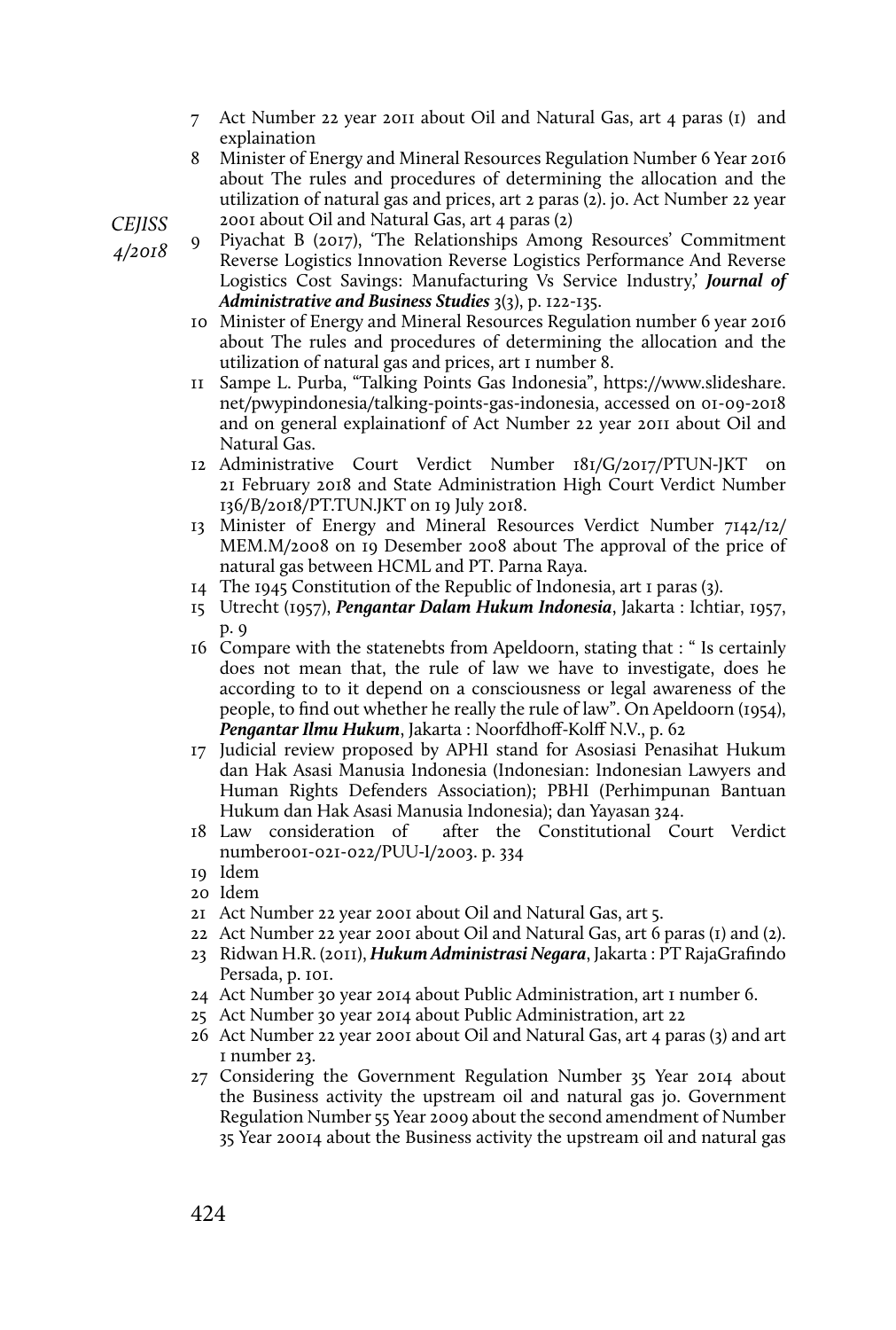and considering Minister of Energy and Mineral Resources Regulation Number 3 Year 2010 about allocation and utilization of natural gas to the fulfillment of domestic demand jo. Minister of Energy and Mineral Resources Regulation Number 37 Year 2015 about The rules and procedures of determining the allocation and utilization of natural gas and prices jo. 8 Minister of Energy and Mineral Resources Regulation number 6 Year 2016 about The rules and procedures of determining the allocation and the utilization of natural gas and prices.

- 28 Governement Regulation Number 55 Year 2009 about about the second amandement of Number 35 Year 20014 about Business activity the upstream oil and natural gas, art 86 paras (1) and (2).
- 29 Governement Regulation Number 55 Year 2009 about about the second amandement of Number 35 Year 20014 about Business activity the upstream oil and natural gas, art 86 paras (2)
- 30 Based on Governement Regulation Number 55 Year 2009 about about the second amandement of Number 35 Year 20014 about Business activity the upstream oil and natural gas, art 86 paras (3).
- 31 Based on Governement Regulation Number 55 Year 2009 about about the second amandement of Number 35 Year 20014 about Business activity the upstream oil and natural gas, art 86 paras (4)
- 32 Based on Governement Regulation Number 55 Year 2009 about about the second amandement of Number 35 Year 20014 about Business activity the upstream oil and natural gas, art 86 Paras (5) and (7)
- 33 Minister of Energy and Mineral Resources Regulation Number 37 Year 2015 about The rules and procedures of determining the allocation and utilization of natural gas and prices jo. 8 Minister of Energy and Mineral Resources Regulation number 6 Year 2016 about The rules and procedures of determining the allocation and the utilization of natural gas and prices, art 2 paras  $(I)$  and  $(2)$
- 34 Minister of Energy and Mineral Resources Regulation Number 37 Year 2015 about The rules and procedures of determining the allocation and utilization of natural gas and prices, art 2 paras (3) jo. 8 Minister of Energy and Mineral Resources Regulation number 6 Year 2016 about The rules and procedures of determining the allocation and the utilization of natural gas and prices.
- 35 Evidence T-4 from Minister of Energy and Mineral Resources, Verdict Number 181/G/2017/PTUN-JKT, pp. 191-192.
- 36 Minister of Energy and Mineral Resources Regulation Number 6 Year 2016 about The rules and procedures of determining the allocation and the utilization of natural gas and prices, art 19 paras (1) and art 20 paras (1)
- 37 Minister of Energy and Mineral Resources Regulation Number 6 Year 2016 about The rules and procedures of determining the allocation and the utilization of natural gas and prices, art 21 paras (1) and (2)
- 38 EvidenceT-5 from Minister of Energy and Mineral Resources, Putusan Nomor 181/G/2017/PTUN-JKT p.192.
- 39 Minister of Energy and Mineral Resources Regulation Number 6 Year 2016 about The rules and procedures of determining the allocation and the utilization of natural gas and prices, art 22 paras (2)
- 40 Minister of Energy and Mineral Resources Regulation Number 6 Year 2016 about The rules and procedures of determining the allocation and the utilization of natural gas and prices, art 22 paras (3)